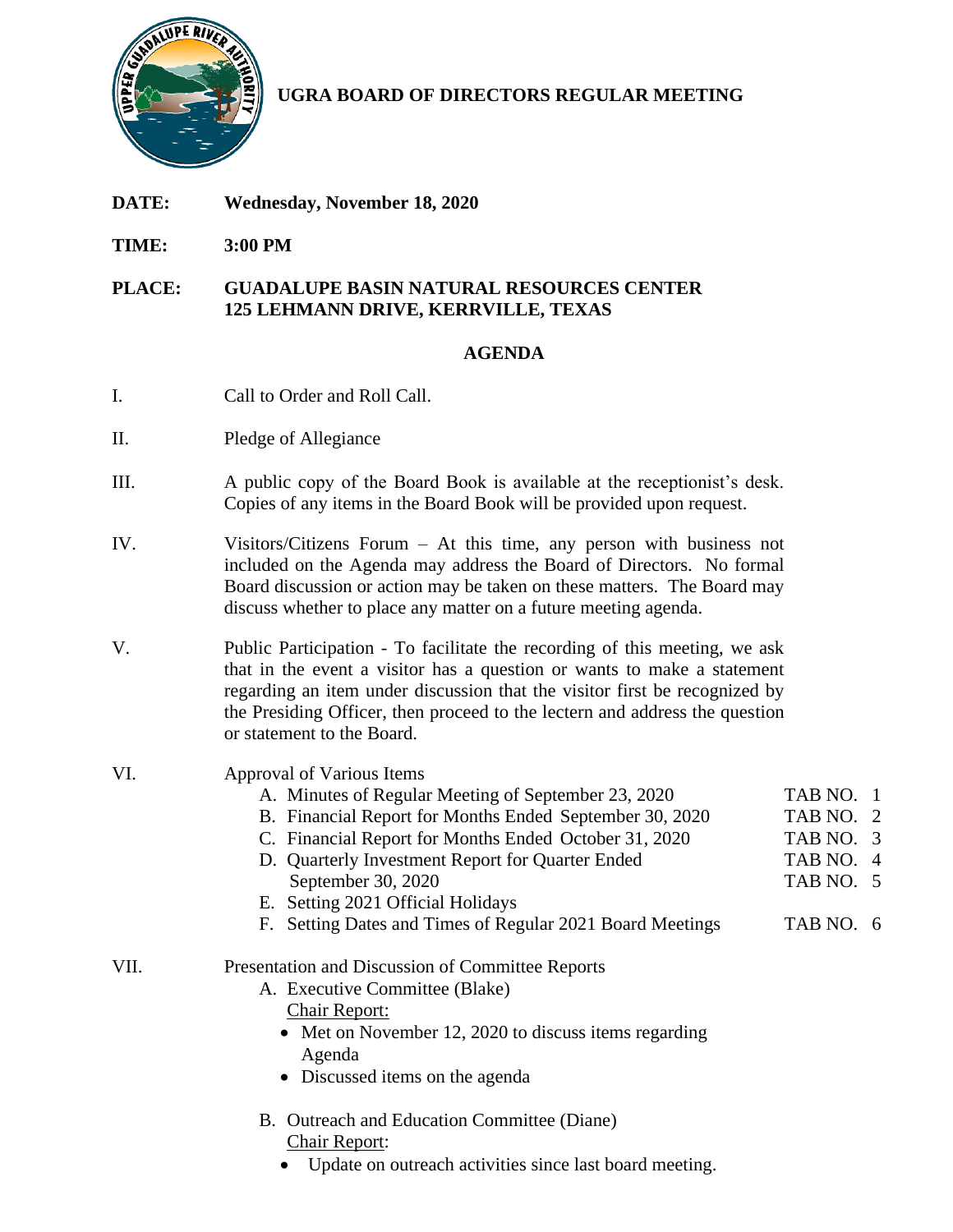- Met on October 19, 2020 to discuss items regarding program planning.
- Application Update for Large Rainwater System Incentive Program

Staff Report:

- Application update for Rainwater Catchment System Rebate Program
- C. Water Enhancement Program Committee (Bill) Chair Report:
	- Met on October 15, 2020 (ZOOM) to discuss items regarding program planning and evaluation of the water and sediment control basin program.
	- K-9 construction Update
	- FY20 Feral Hog Bounty Program Summary Aaron
	- Potential Procedure for Evaluating Water and Sediment Control Basins – Mike H.

Staff Report

- Application update for Water Enhancement through Brush Management Cost Share Program
- D. Watershed Stewardship Committee (Aaron) Chair Report:
	- Met on October 21, 2020 to discuss items regarding program TAB NO. 7 planning (see Attachment A)
- E. Guadalupe-Blanco River Trust (Diane and Maggie)
	- Report from ZOOM meeting
- VIII. Discussion Strategy Development Discussion for Programs/Projects TAB NO. 8 to be Considered in FY22.
- IX. Discussion and Appropriate Action Annual UGRA Investment Policy TAB NO. 9 Review.
- X. Discussion and Appropriate Action Authorize the Upper Guadalupe TAB NO. 10 River Authority (UGRA) to serve as the as the political subdivision for the sixth cycle of regional water planning (2021-2026) for the Plateau Water Planning Group "Region J".
- XI. Discussion Demonstration of Shure Digital Sound System. TAB NO. 11
- XII. General Manager's Report
	- Additional Outreach and Education activities
	- Comments to House Interim Study Committee on Aggregate Production
	- Investigations
	- Staff Training
	- Healthy Creeks Initiative
	- Interregional Planning Council update